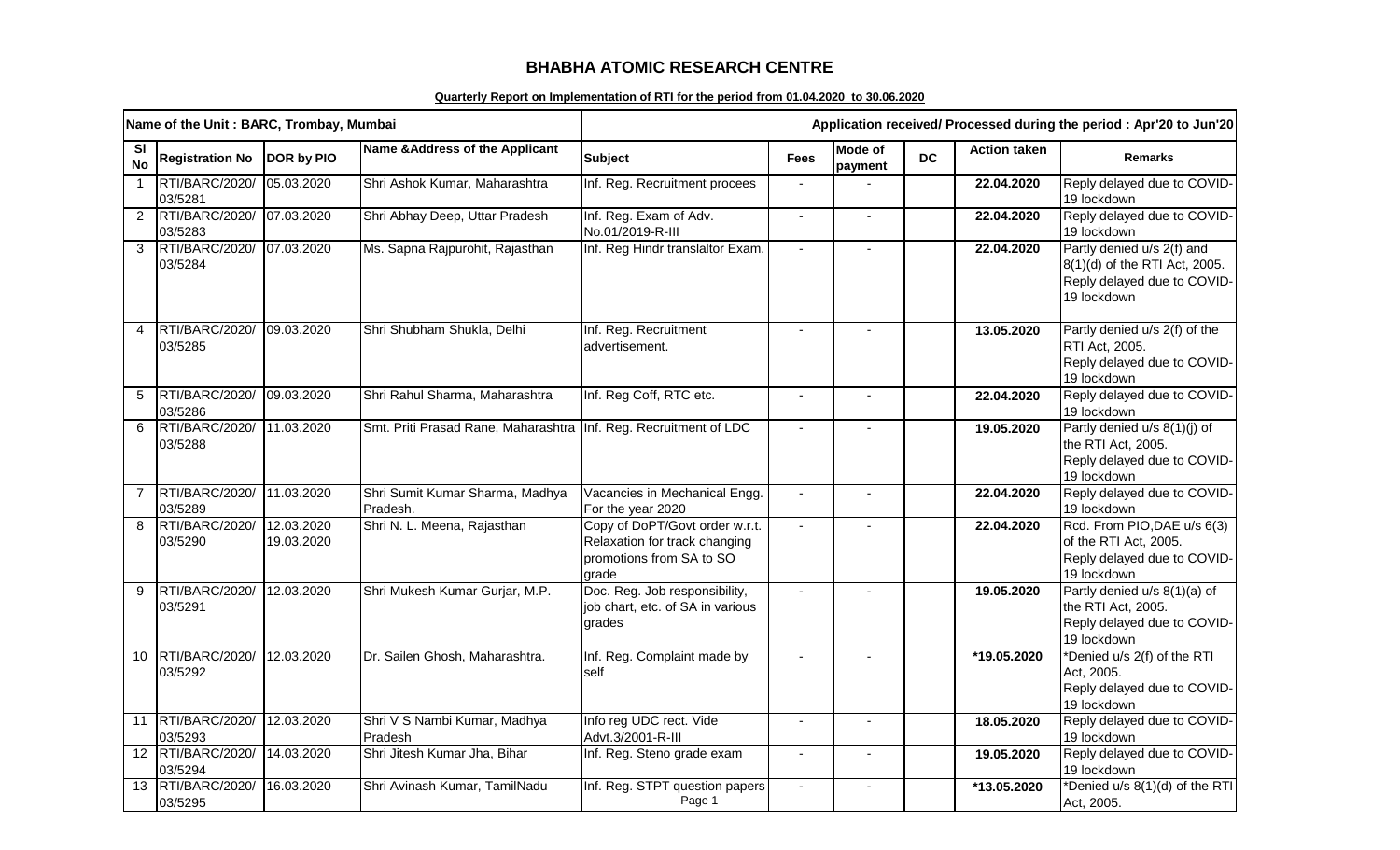| <b>SI</b><br><b>No</b> | <b>Registration No</b>               | DOR by PIO | Name & Address of the Applicant          | <b>Subject</b>                                            | Fees                     | <b>Mode of</b><br>payment | <b>DC</b> | <b>Action taken</b> | <b>Remarks</b>                                                                                                                                                                  |
|------------------------|--------------------------------------|------------|------------------------------------------|-----------------------------------------------------------|--------------------------|---------------------------|-----------|---------------------|---------------------------------------------------------------------------------------------------------------------------------------------------------------------------------|
| 14                     | RTI/BARC/2020/<br>03/5296            | 18.03.2020 | Shri Uday Sule, M.P.                     | Inf. Reg. LTC settlement of<br>employee                   | $\blacksquare$           |                           |           | 15.05.2020          | Reply delayed due to COVID-<br>19 lockdown                                                                                                                                      |
| 15                     | RTI/BARC/2020/<br>03/5297            | 18.03.2020 | Shri Anurag Kanojia, Delhi               | Inf. Reg. OCES/DGFS exam                                  | $\blacksquare$           | $\blacksquare$            |           | 15.05.2020          | Reply delayed due to COVID-<br>19 lockdown                                                                                                                                      |
| 16                     | RTI/BARC/2020/<br>03/5298            | 18.03.2020 | Shri Rajiv Kumar, Jharkhand              | Inf. Reg. Compassionate<br>appoinment from 2013 to 2019   | $\sim$                   | $\blacksquare$            |           | 22.05.2020          | Rcd. From CPIO, DAE u/s<br>6(3) of the RTI Act, 2005.<br>Reply delayed due to COVID-<br>19 lockdown                                                                             |
| 17                     | RTI/BARC/2020/<br>03/5299            | 19.03.2020 | Shri Abhishek Kumar Choudhary,<br>U.P.   | Inf. Reg. Advt.No. 02/2019(R-<br>II) for the post of ASO  | $\sim$                   | $\blacksquare$            |           | 18.05.2020          | Reply delayed due to COVID-<br>19 lockdown                                                                                                                                      |
|                        | 18 RTI/BARC/2020/<br>03/5300         | 19.03.2020 | Shri Yatendra Singh, U.P.                | Inf. Reg. Advt. No. 02/2019(R-<br>II) for the post of ASO |                          |                           |           | 18.05.2020          | Partly denied u/s 8(1)(d) of<br>the RTI Act, 2005.<br>Reply delayed due to COVID-<br>19 lockdown                                                                                |
| 19                     | RTI/BARC/2020/<br>03/5301            | 20.03.2020 | Shri Prabhudutta Biswal,<br>Maharashtra. | Inf. Reg. letter from Dept. of Ex-<br>Servicemen Welfare  |                          | $\sim$                    |           | 19.05.2020          | Reply delayed due to COVID-<br>19 lockdown                                                                                                                                      |
| 20                     | RTI/BARC/2020/<br>03/5302            | 20.03.2020 | Shri Murugan Chellaiah, Tamil Nadu       | Inf. Reg. Leading Fireman A<br>norms                      | $\blacksquare$           | $\blacksquare$            |           | *19.05.2020         | *Denied u/s 2(f) of the RTI<br>Act, 2005.<br>Reply delayed due to COVID-<br>19 lockdown                                                                                         |
| 21                     | RTI/BARC/2020/<br>03/5303            | 21.03.2020 | Shri B. P. Meena, Rajasthan              | Inf. Reg. recognition of qual.<br>For STPT                | $\blacksquare$           |                           |           | 27.05.2020          | Partly denied u/s 2(f) of the<br>RTI Act, 2005.<br>Reply delayed due to COVID-<br>19 lockdown                                                                                   |
| 22                     | RTI/BARC/2020/<br>03/5304            | 27.03.2020 | Ms. Kanta Devi, UP.                      | Inf. Reg. promotion norms                                 | $\overline{\phantom{a}}$ |                           |           | *20.05.2020         | Rcd. From PIO, DAE u/s 6(3)<br>of the RTI Act, 2005.<br>*Denied u/s 2(f) of the RTI<br>Act, 2005.<br>Reply delayed due to COVID-<br>19 lockdown                                 |
| 23                     | RTI/BARC/2020/<br>04/5305            | 07.04.2020 | Shri Shriyam Chatterjee, West<br>Bengal. | Reg. OCES/DGFS-2020 exam                                  |                          | Online                    |           | *15.05.2020         | Rcd. From PIO, DAE u/s 6(3)<br>of the RTI Act, 2005.<br>*Denied u/s 2(f) of the RTI<br>Act, 2005.<br>Reply delayed due to COVID-<br>19 lockdown                                 |
| 24                     | RTI/BARC/2020/ 09.04.2020<br>04/5306 |            | Shri Sumit Kumar, Maharashtra            | Nomenclature of administrative<br>staff                   | $\blacksquare$           | Online                    |           | 21.05.2020          | Partially trfd. Point Nos. 1 to<br>4 and 7 to 15 to PIO, DAE<br>u/s 6(3) of the RTI Act, 2005<br>on 13.04.2020 and<br>15.04.2020.<br>Reply delayed due to COVID-<br>19 lockdown |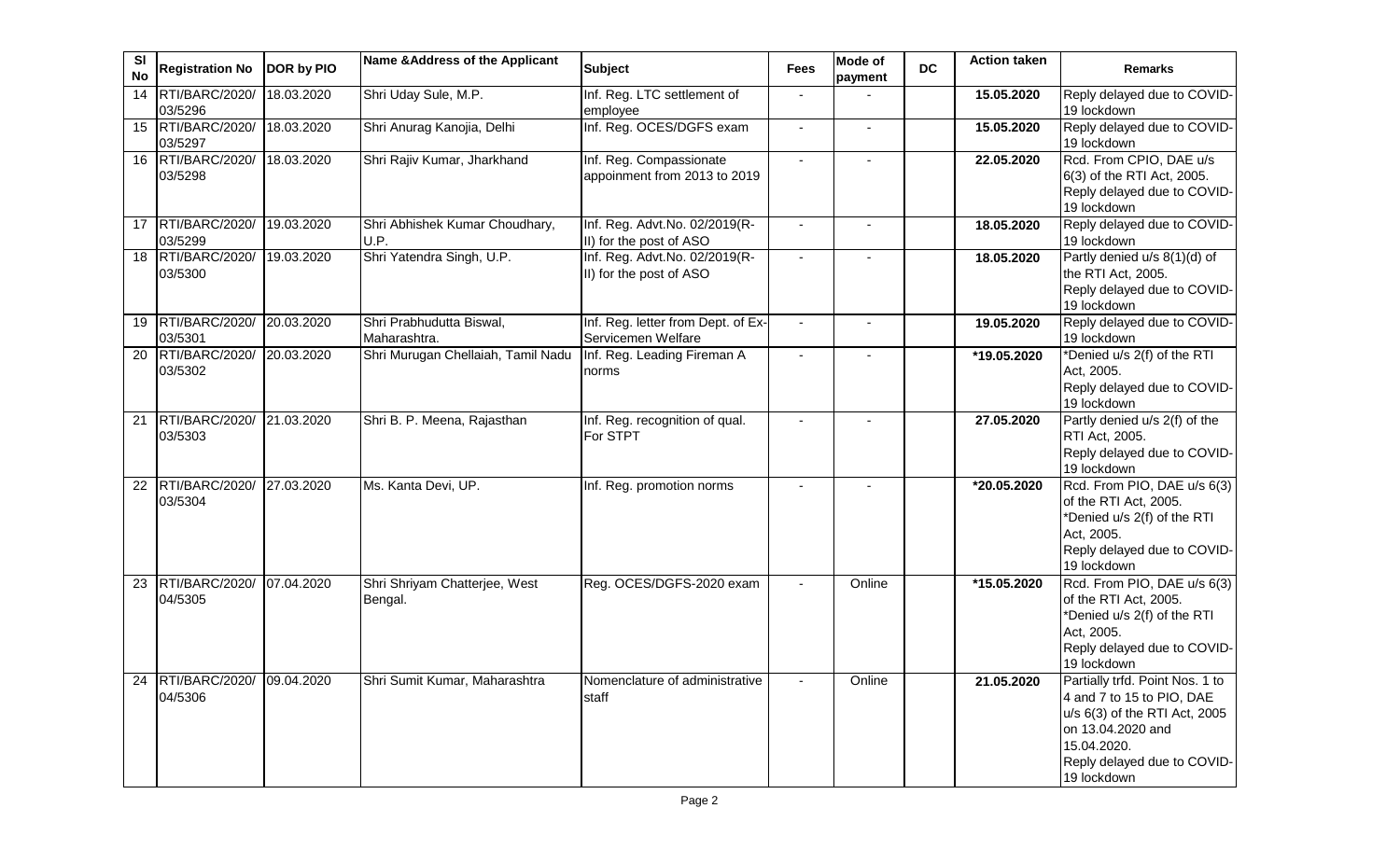| <b>SI</b><br><b>No</b> | <b>Registration No</b>       | DOR by PIO                             | Name & Address of the Applicant            | <b>Subject</b>                                                                 | <b>Fees</b>    | <b>Mode of</b><br>payment | <b>DC</b> | <b>Action taken</b>  | <b>Remarks</b>                                                                                                                                                                                                                                                       |
|------------------------|------------------------------|----------------------------------------|--------------------------------------------|--------------------------------------------------------------------------------|----------------|---------------------------|-----------|----------------------|----------------------------------------------------------------------------------------------------------------------------------------------------------------------------------------------------------------------------------------------------------------------|
| 25                     | RTI/BARC/2020/<br>04/5307    | 17.04.2020                             | Ms. G. Babitha Rani, Karnataka.            | Inf. Reg. scientist with<br>international patents                              | 10             | <b>IPO</b>                |           | <b>Under Process</b> | Reply delayed due to COVID-<br>19 lockdown                                                                                                                                                                                                                           |
| 26                     | RTI/BARC/2020/<br>04/5308    | 18.04.2020                             | Shri Abhishek Kumar, Delhi.                | Reg. OCES/DGFS exam                                                            |                | Online                    |           | 15.05.2020           |                                                                                                                                                                                                                                                                      |
| $\overline{27}$        | RTI/BARC/2020/<br>04/5309    | 22.04.2020                             | Shri Anuj Kumar, U.P.                      | Inf. Reg. UDC and Steno exam<br>2019                                           | $\blacksquare$ | Online                    |           | 18.05.2020           |                                                                                                                                                                                                                                                                      |
| 28                     | RTI/BARC/2020/<br>05/5310    | 01.05.2020                             | Ms. Vijayamma, Kerala.                     | Inf. Reg. rect details of BARC<br>employees                                    | $\overline{a}$ | Online                    |           | **15.05.2020         | **Trfd. To PIO, BARC,<br>Tarapur pt. No. 1, PIO,<br>RMP, Mysuru pt. No. (2) &<br>PIO, BARCF, Kalpakkam pt.<br>No. (3) u/s 6(3) of the RTI<br>Act, 2005.                                                                                                              |
| 29                     | RTI/BARC/2020/<br>05/5311    | 12.05.2020                             | Shri Dharmendra Kumar, Delhi.              | Can X ray Baggage scanner<br>help us to free from CORONA                       |                | Online                    |           | 13.05.2020           | Rcd. From NCDCD u/s 6(3)<br>of the RTI Act, 2005.<br>Partly denied u/s 2(f) of the<br>RTI Act, 2005.                                                                                                                                                                 |
| 30                     | RTI/BARC/2020/<br>05/5312    | 13.05.2020                             | Mr. Mohammed Abu Sahin, West<br>Bengal.    | Vacancy details of BARC<br>OCES for last 5 years                               | $\blacksquare$ | Online                    |           | 20.05.2020           |                                                                                                                                                                                                                                                                      |
| 31                     | RTI/BARC/2020/<br>05/5313    | 14.05.2020                             | Shri Arjun Singh, U.P.                     | Inf. Reg. Advt. No. 1/2019/R-III<br>for the post of UDC and Steno              | $\mathbf{r}$   | Online                    |           | 22.05.2020           |                                                                                                                                                                                                                                                                      |
|                        | 32 RTI/BARC/2020/<br>05/5314 | 17.05.2020                             | Shri Pitchika Balakrishna, West<br>Bengal. | Inf. Reg. panel details advt. No.<br>1/2002-R-III                              | $\blacksquare$ | Online                    |           | 22.05.2020           |                                                                                                                                                                                                                                                                      |
| 33                     | RTI/BARC/2020/<br>05/5315    | 17.05.2020                             | Shri Prince Kumar, Bihar                   | Reg. stipend of CAT1 trainee                                                   |                | Online                    |           | 22.05.2020           | Rcd. From PIO, DAE u/s 6(3)<br>of the RTI Act, 2005.                                                                                                                                                                                                                 |
| 34                     | RTI/BARC/2020/<br>05/5316    | 18.05.2020                             | Shri Sathiya Narayanan, Tamil Nadu.        | Inf. Reg. interview attended by<br>self for Stipendiary trainee in<br>Dec 2004 |                | Online                    |           | 22.05.2020           |                                                                                                                                                                                                                                                                      |
| 35                     | RTI/BARC/2020/<br>05/5317    | 21.05.2020<br>26.05.2020<br>26.05.2020 | Shri Dipanshu Singh, Delhi.                | Rules. Facilities & perks for<br>Group A, B & C employees.                     | $\blacksquare$ | Online                    |           | 28.05.2020           | Partially trfd to PIO, DAE u/s<br>6(3) of the RTI Ac, 2005<br>(Reg. No. - 00091).<br>Rcd. From PIO, BARC,<br>Tarapur u/s 6(3) of the RTI<br>Act, 2005<br>(BARCT/R/E/20/00011)<br>Rcd. From PIO, BARC, Vizag<br>u/s 6(3) of the RTi Act, 2005<br>(BARCV/R/E/20/00001) |
| 36                     | RTI/BARC/2020/<br>05/5318    | 22.05.2020                             | Shri Amit Kumar Sharma, Bihar              | Inf. reg. Transfer of medical<br>ground of Group A officers                    |                | Online                    |           | *28.05.2020          | *Denied u/s 2(f) of the RTI<br>Act, 2005.                                                                                                                                                                                                                            |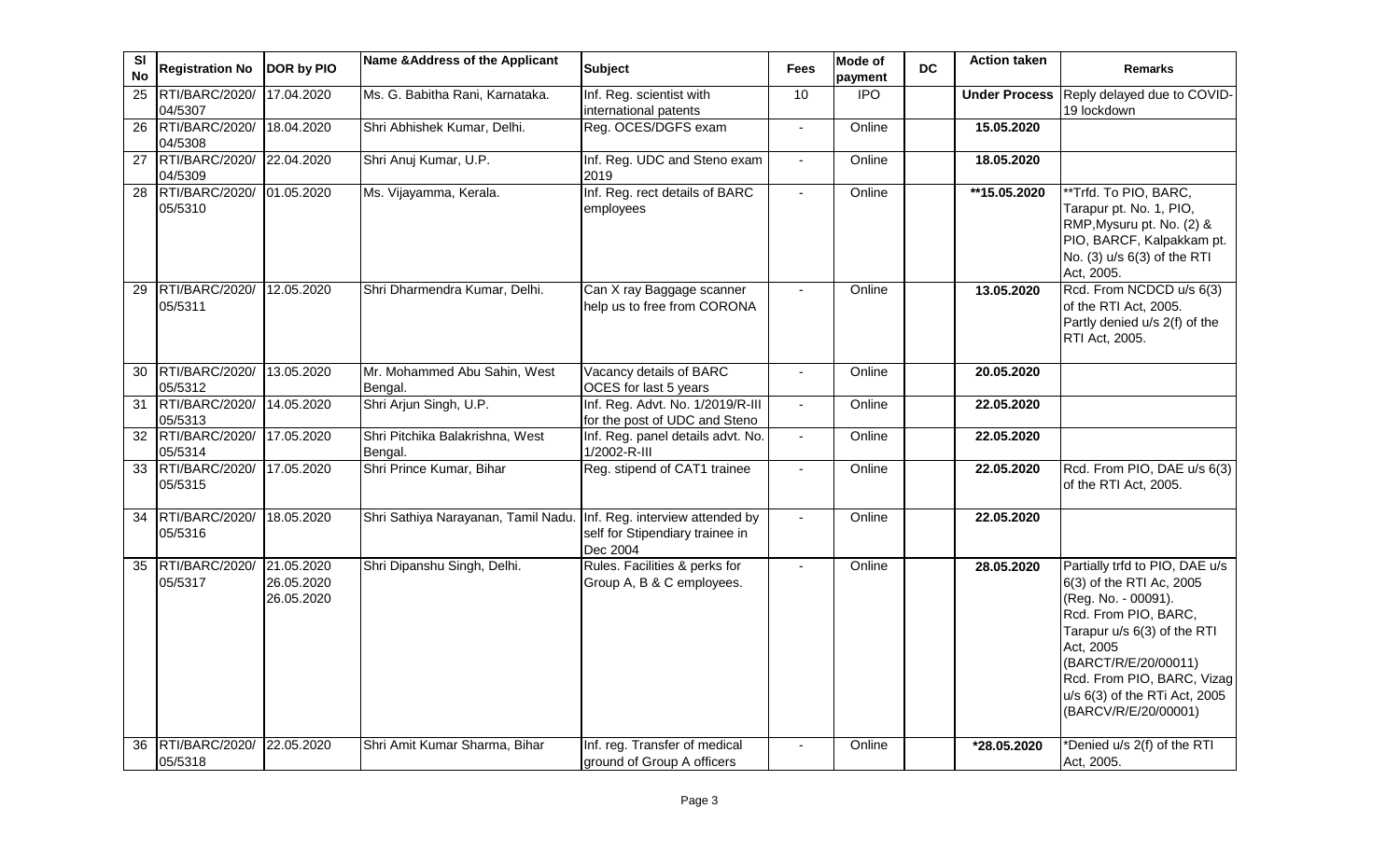| SI<br><b>No</b> | <b>Registration No</b>    | DOR by PIO               | Name & Address of the Applicant           | <b>Subject</b>                                                                       | <b>Fees</b>    | <b>Mode of</b><br>payment | <b>DC</b> | <b>Action taken</b>     | <b>Remarks</b>                                                                                        |
|-----------------|---------------------------|--------------------------|-------------------------------------------|--------------------------------------------------------------------------------------|----------------|---------------------------|-----------|-------------------------|-------------------------------------------------------------------------------------------------------|
| 37              | RTI/BARC/2020/<br>05/5319 | 25.05.2020               | Shri Murugan Chellaiah, Tamil Nadu        | Inf. Reg.internal departmental<br>rect for the post of Leading<br>Fireman A          |                | Online                    |           | 02.06.2020              |                                                                                                       |
| 38              | RTI/BARC/2020/<br>05/5320 | 25.05.2020               | Shri Amol Mankad, Gujarat.                | Inf. Reg. CHSS benefits                                                              | $\sim$         | Online                    |           | **28.05.2020            | **Trfd. To PIO, HWB,<br>Mumbai u/s 6(3) of the RTI<br>Act, 2005.                                      |
| 39              | RTI/BARC/2020/<br>05/5321 | 26.05.2020               | Shri Tanveer Alam, Jharkhand.             | Inf. Reg Advt. No. 01/2018-R-I                                                       |                | Online                    |           | 10.06.2020              | Partly denied u/s 2(f) of the<br>RTI Act, 2005.                                                       |
| 40              | RTI/BARC/2020/<br>05/5322 | 27.05.2020               | Shri Shriyam Chatterjee, West<br>Bengal.  | Inf. Reg. roles & responsibilities<br>of SOs recrtuited through<br>OCES DGFS program | $\sim$         | Online                    |           | 23.06.2020              | Trfd to PIO DAE u/s 6(3) of<br>the RTI Act, 2005 pertaining<br>to point Nos. 2,3 & 4 on<br>01.06.2020 |
| 41              | RTI/BARC/2020/<br>06/5323 | 01.06.2020               | Shri Harsh Raaj Asati, M.P.               | Inf. Reg. OCES/DGFS-2020                                                             |                | Online                    |           | 10.06.2020              |                                                                                                       |
| 42              | RTI/BARC/2020/<br>06/5324 | 01.06.2020               | Ms. Dipali Kawale, Maharashtra.           | Inf. Reg contract worker                                                             | 10             | Cash                      |           | 22.06.2020              |                                                                                                       |
| 43              | RTI/BARC/2020/<br>06/5325 | 05.06.2020               | Shri Manoj Kumar Rai, U.P.                | Inf. Reg. NDA, OTA and<br>Holiday allowance                                          | $\blacksquare$ | Online                    |           | <b>Under Process</b>    |                                                                                                       |
| 44              | RTI/BARC/2020/<br>06/5326 | 06.06.2020               | Shri Deepak, Maharashtra.                 | Inf. Reg. seniority list of UDC                                                      |                | Online                    |           | *15.06.2020             | *Denied u/s 8(1)(j) of the RTI<br>Act, 2005.                                                          |
| 45              | RTI/BARC/2020/<br>06/5327 | 08.06.2020               | Shri Hemant Nanda, Haryana.               | Inf. Reg. OCES/DGFS-2020                                                             |                | Online                    |           | 17.06.2020              | Rcd. From PIO, BARC,<br>Tarapur u/s 6(3) of the RTI<br>Act, 2005.                                     |
| 46              | RTI/BARC/2020/<br>06/5328 | 09.06.2020               | Shri Himanshu Upadhyay, New<br>Delhi.     | Inf. Reg. BARC online exam<br>cutoff                                                 | $\sim$         | Online                    |           | 18.06.2020              |                                                                                                       |
| 47              | RTI/BARC/2020/<br>06/5329 | 09.06.2020               | Shri Vankar Jasvantbhai S, Gujarat.       | Inf. Reg. TC norms                                                                   | $\blacksquare$ | Online                    |           | <b>Under Process</b>    |                                                                                                       |
| 48              | RTI/BARC/2020/<br>06/5330 | 10.06.2020               | Shri Bikram Paswan, West Bengal           | Reg. candidature of security<br>guard                                                | $\sim$         | Online                    |           | $\overline{18.06.2020}$ | *Denied                                                                                               |
| 49              | RTI/BARC/2020/<br>06/5331 | 11.06.2020               | Shri Keshaw Singh, U.P.                   | reg. cut off marks and marks of<br>self                                              |                | Online                    |           | 22.06.2020              |                                                                                                       |
| 50              | RTI/BARC/2020/<br>06/5332 | 12.06.2020<br>22.06.2020 | Shri Ravinder Singh, H.P.                 | reg. ASO rect                                                                        | $\sim$         | Online                    |           | <b>Under Process</b>    | Rcd. From PIO, RRCAT u/s<br>6(3) of the RTI Act, 2005<br>pertaining to point No. (1)                  |
| 51              | RTI/BARC/2020/<br>06/5333 | 15.06.2020               | Shri Rahul Rajesh Motilal,<br>Maharashtra | Inf. Reg. Advt. No. 1/2018-R-I<br><b>Stipendiary Trainee</b><br>(Mechanical)         |                | Online                    |           | 22.06.2020              | Partly denied u/s 2(f) of the<br>RTI Act, 2005.                                                       |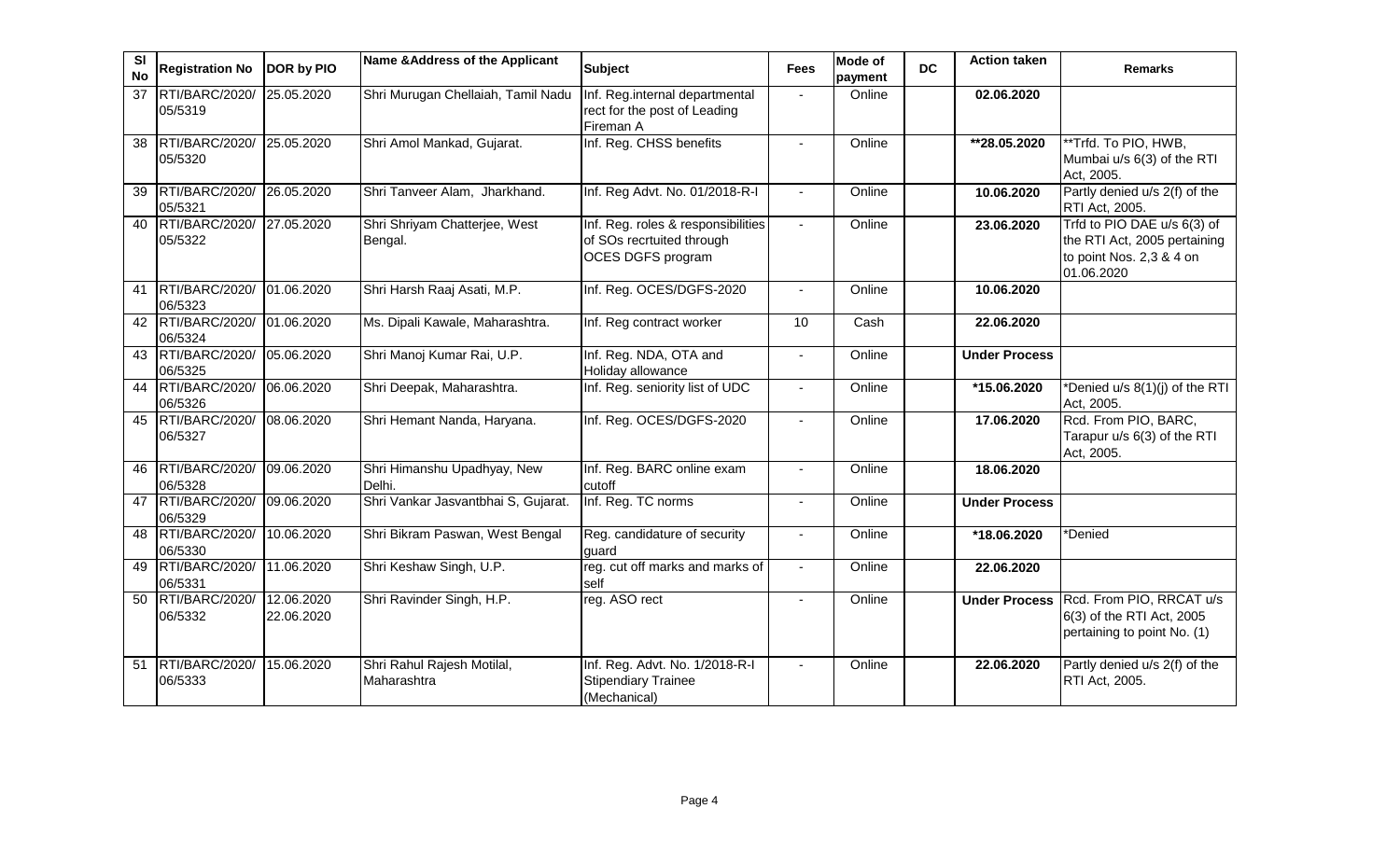| <b>SI</b><br><b>No</b> | <b>Registration No</b>       | DOR by PIO               | Name & Address of the Applicant                                               | <b>Subject</b>                                                               | <b>Fees</b>              | <b>Mode of</b><br>payment | <b>DC</b> | <b>Action taken</b>        | <b>Remarks</b>                                                                                                                                                                                                          |
|------------------------|------------------------------|--------------------------|-------------------------------------------------------------------------------|------------------------------------------------------------------------------|--------------------------|---------------------------|-----------|----------------------------|-------------------------------------------------------------------------------------------------------------------------------------------------------------------------------------------------------------------------|
| $\overline{52}$        | RTI/BARC/2020/<br>06/5334    | 16.06.2020<br>19.06.2020 | Shri Pardeshi Koshle, State<br>Chhattisgarh.                                  | Inf. Reg. scientists and<br>employees died in last 15 years                  | $\sim$                   | Online                    |           | <b>Under Process</b>       | Trfd. To PIO, DAE, PIO,<br>BARC, Tarapur, PIO,<br>BARCF, Kalpakkam, PIO,<br>BARCF, Vizag, PIO, RMP,<br>Mysuru u/s 6(3) of the RTI<br>Act, 2005.<br>Rcd. From PIO,<br>BARCF, Kalpakkam u/s 6(3)<br>of the RTI Act, 2005. |
| 53                     | RTI/BARC/2020/<br>06/5335    | 16.06.2020               | Shri Shivam Chaurasiya, U.P.                                                  | Inf. Reg. rules, norms for<br>Stipendiary Trainee Cat I & II<br>direct rect. |                          | Online                    |           | 22.06.2020                 |                                                                                                                                                                                                                         |
| 54                     | RTI/BARC/2020/<br>06/5336    | 17.06.2020               | Shri Shashank, Delhi.                                                         | Advt in 2019 for SO post<br>Electronics cut off marks                        |                          | Online                    |           | 25.06.2020                 | Rcd. From PIO, BARC,<br>Tarapur u/s 6(3) of the RTI<br>Act, 2005.                                                                                                                                                       |
| 55                     | RTI/BARC/2020/<br>06/5337    | 17.06.2020<br>29.06.2020 | Shri Ramdev, U.P.                                                             | Reg. policies to motivate<br>scientific & research work                      |                          | Online                    |           | *29.06.2020<br>*30.06.2020 | Rcd. From NPCIL u/s 6(3) of<br>the RTI Act, 2005.<br>Rcd.f rom PIO, DAE u/s 6(3)<br>of the RTI Act, 2005.<br>*Denied u/s 2(f) of the RTI<br>Act, 2005.                                                                  |
| 56                     | RTI/BARC/2020/<br>06/5338    | 18.06.2020               | Shri Parth Dharmendrakumar Gupta, Inf. Re.g rect exam in 2020<br>Maharashtra. |                                                                              |                          | Online                    |           | 25.06.2020                 |                                                                                                                                                                                                                         |
| $\overline{57}$        | RTI/BARC/2020/<br>06/5339    | 19.06.2020               | Shri. Neeraj Kumar, DELHI                                                     | Inf. Re.g CPF/GPF option<br>exercised by employees                           |                          | Online                    |           | <b>Under Process</b>       | Rcd. From PIO, BARCF,<br>Kalpakkam u/s 6(3) of the<br>RTI Act, 2005.                                                                                                                                                    |
| 58                     | RTI/BARC/2020/<br>06/5340    | 20.06.2020               | Dr. Munish Kumar, Maharashtra                                                 | Status of letter given by self                                               |                          | Online                    |           | <b>Under Process</b>       |                                                                                                                                                                                                                         |
| 59                     | RTI/BARC/2020/<br>06/5341    | 21.06.2020               | Shri Lav Kush, Uttarakhand                                                    | Inf. Reg. OCES/DGFS-2020<br>exam                                             | $\overline{\phantom{a}}$ | Online                    |           | <b>Under Process</b>       |                                                                                                                                                                                                                         |
| 60                     | RTI/BARC/2020/<br>06/5342    | 24.06.2020               | Shri Kailash Sahai Kumbhkar,<br>Maharashtra.                                  | Reg. answer sheets of security<br>officer examiantion.                       | 10                       | $\overline{IPO}$          |           | <b>Under Process</b>       |                                                                                                                                                                                                                         |
| 61                     | RTI/BARC/2020/<br>06/5343    | 24.06.2020               | Ms. Nirmala Haribhau Shahasane,<br>Maharashtra.                               | Reg. issuance of CHSS card to<br>unmarried daughter                          | 10                       | $\overline{1}$            |           | <b>Under Process</b>       |                                                                                                                                                                                                                         |
|                        | 62 RTI/BARC/2020/<br>06/5344 | 27.06.2020               | Dr. Munish Kumar, Maharashtra                                                 | Reg. SO/F to SO/G promotion<br>interview                                     |                          | Online                    |           | <b>Under Process</b>       |                                                                                                                                                                                                                         |
| 63                     | RTI/BARC/2020/<br>06/5345    | 28.06.2020               | Shri Gourav Saha, West Bengal.                                                | Inf. Reg. Advt. No. 1/2019-R-III                                             | $\overline{\phantom{a}}$ | Online                    |           | <b>Under Process</b>       |                                                                                                                                                                                                                         |
| 64                     | RTI/BARC/2020/<br>06/5346    | 29.06.2020               | Shri Rohit Kumar D, Rajasthan.                                                | Details reg. Advt. No. 4/93(R-II)                                            | $\blacksquare$           | Online                    |           | <b>Under Process</b>       |                                                                                                                                                                                                                         |
| 65                     | RTI/BARC/2020/<br>06/5347    | 30.06.2020               | Shri Arvind Meena, Rajasthan.                                                 | Inf. Re.g Stipendiary Tranee<br>CAT I 2018- Mech. Eng. (ST)                  | $\blacksquare$           | Online                    |           | <b>Under Process</b>       |                                                                                                                                                                                                                         |